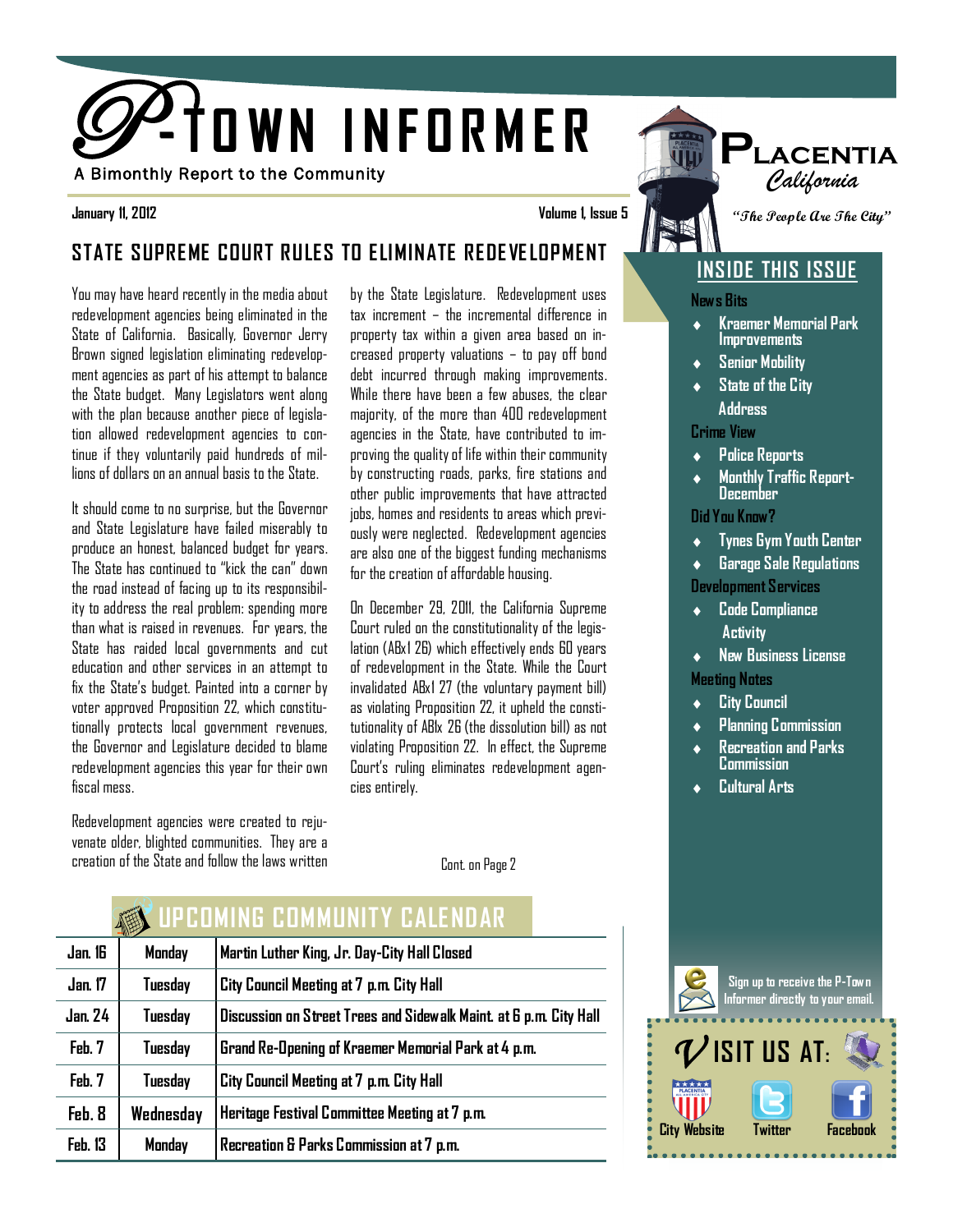



**Page 2**

**January 11, 2012 Volume 1, Issue 5**

January 11, 2012

## **LETTER FROM CITY ADMINISTRATOR CONT.**

As expressed by many State Legislators, their intent was to not eliminate redevelopment altogether, but they voted for ABx1 26 because ABx1 27 allowed some form of continuation of redevelopment. Now, since that is not the case, it is expected that the Legislature will seek to pass some form of compromise solution to allow redevelopment tocontinue. Additionally, there are other lawsuits pending, one in particular that the City of Placentia is party to, regarding ABx1 26. You can read a summary of this legal action at www.placentia.org/ redevelopment. On January 4, 2012 the City and its lawsuit partners submitted documents to the Sacramento Superior Court to seek a stay of ABx 1 26 which would delay the dissolving of the agencies. The basis of this lawsuit is that ABx1 26 violates contract law and other provisions of the State Constitution, whereas the Supreme Court only ruled on the constitutionalityof each piece of legislation in regards to Proposition 22.

Until a stay is granted, the Agency is acting as though it will be shut down. If a stay is not granted, the Agency will be dissolved as of February 1, 2012, and the City will become the Successor Agency in order to properly terminate all activities and handle remaining debt and projects.

It is important to note that redevelopment area tax increment can still be used to pay off debt until that debt is retired. If the Agency is shut down, much like Humpty Dumpty not being able to be put back together again, the Agency will not be recreated and the City will suffer great harm.

The Agency has been instrumental in revitalizing downtown Placentia, including purchasing property to construct parking for a planned Metrolink Station, street improvements and other enhancements to improve and make the area a viable economic and commercial destination. The elimination of the Agency will irreparably harm the City's ability to continue with plans for a new parking structure, retail development, and enhancing the downtown area. Downtown Placentia can be the one "destination" area the City has to feature, and because of the redevelopment sins of a few agencies, the Governor and State Legislator now want to punish all agencies. Please stay tuned for more information by visiting www.placentia.org/redevelopment.

This article was written by Ruth Smith, who is serving as the Assistant City Administrator and Assistant Executive Director of the Redevelopment Agency.

# **NE WS BITS**

#### **Kraemer Memorial Park Improvements Example 2014** (714) 940-4496.

Over the last several months the City has worked on a project to make improvements and upgrades to Kraemer Memorial Park located at 201 N. Bradford Ave. at the corner of Bradford and Chapman Avenues. The project has greatly improved the park adding a brand new restroom facility, basketball court, volleyball court and additional lighting both in the renovated park area and around the Backs Community Building at the east end of the park. The goal of the project was to enhance safety, acces-

sibility and create additional recreational opportunities for the public to enjoy. The project was funded entirely through State and Federal Grants and developers fees received specifically for park development throughout the City. A grand re-opening Ceremony will be held on Tuesday, February 7, 2012 at 4 p.m. For more information, please call the Community Services Department at (714) 993-8232.



#### **DID YOU KNOW?**

Did you know the City of Placentia offers a free after school program for children in grades 6<sup>th</sup>-8<sup>th</sup>? This new recreation program is located at Tynes Gym behind Tuffree Middle School and offers activities such as sports, video game days, and arts and crafts. The program hours are Monday- Thursday from 3:30-6 p.m. and Wednesdays from 2:30-5 p.m. For more information, please call the Community Services Department at (714) 993-8232.

#### **Senior Mobility**

Beginning on Tuesday, January 3rd, a new mobility program will begin providing trips to and from the Senior Center. Western Transit Systems Inc. will provide transportation services and will contact all the participants to let them know that a new driver and vehicle will arrive at their home to take them to the Senior Center. Any participants for the program can contact the Placentia Senior Transportation Phone Line at

#### **State of the City Address**

The Placentia Chamber of Commerce will host Mayor Jeremy Yamaguchi's State of the City Address on Thursday, February 23, 2012 at 11:30 a.m.. at the Alta Vista Country Club 777 E. Alta Vista St. For more information or to purchase tickets for this event, please contact the Placentia Chamber of Commerce at (714) 528-1873.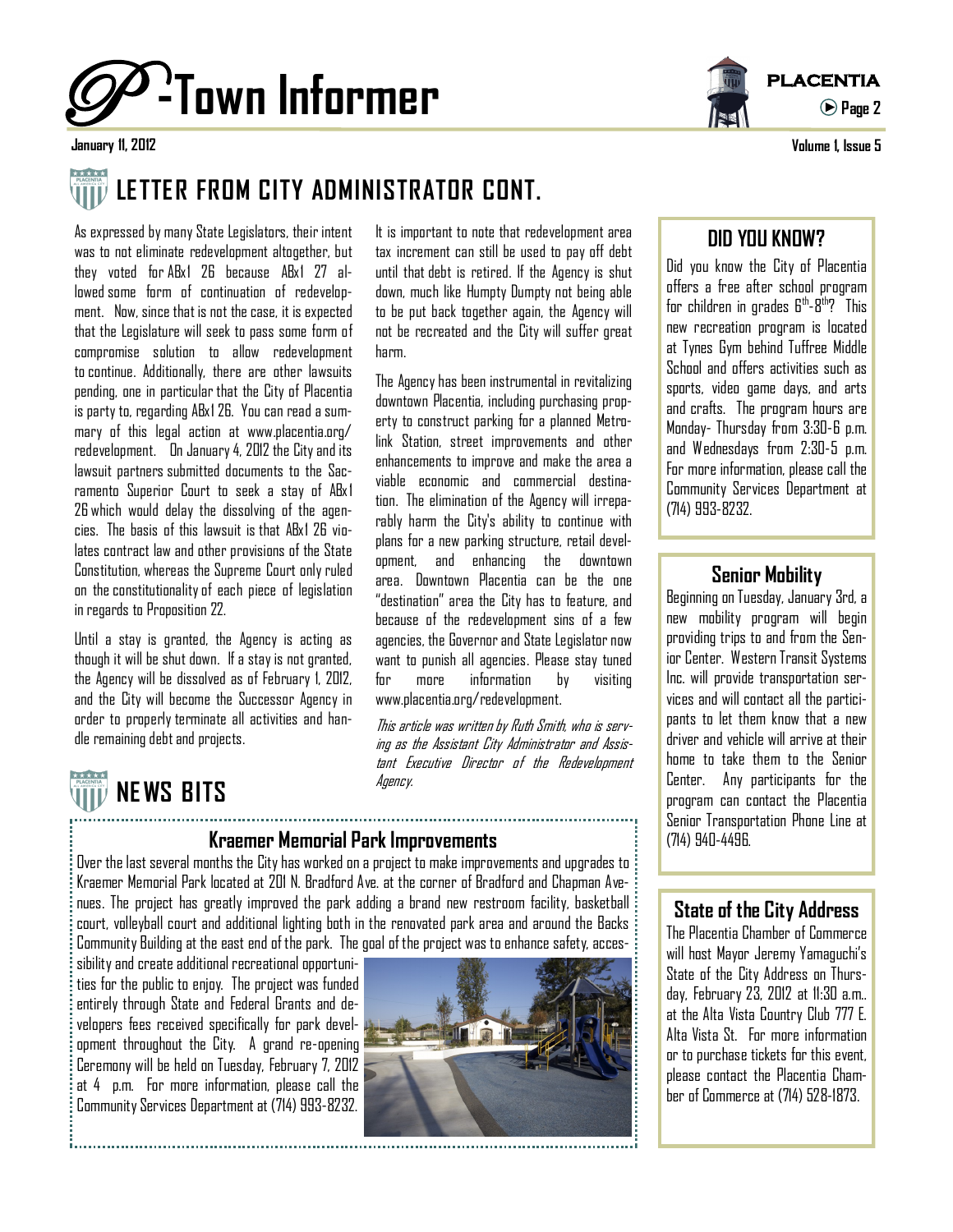

## **CRIME VIEW**

#### **Placentia Police Monthly Traffic Report – November 2011**

|                         | <b>This</b><br>Manth | <b>This</b><br>Year | <b>This</b><br>Manth<br>Last Year | Last<br>Year to<br><b>Date</b> | Percent<br>Change |
|-------------------------|----------------------|---------------------|-----------------------------------|--------------------------------|-------------------|
| <b>Total Accidents</b>  | 35                   | 322                 | 34                                | 335                            | -4%               |
| Fatal                   | O                    | 0                   | 0                                 | 0                              | 0%                |
| Personal Injury         | 12                   | 123                 | 11                                | 108                            | 14%               |
| <b>Property Damage</b>  | 23                   | 199                 | 23                                | 227                            | $-12\%$           |
| <b>Total Citations</b>  | 919                  | 12269               | 1145                              | 13753                          | -11%              |
| <b>Parking Cites</b>    | 552                  | 8163                | 672                               | 8138                           | 0%                |
| <b>D.U.I. Accidents</b> | 7                    | 33                  | 5                                 | 34                             | -3%               |
| <b>D.U.I. Arrests</b>   | 17                   | 165                 | 12                                | 175                            | -6%               |



## **DE VE LOPMENT SERVICES**

#### **Code Compliance Activity**

#### **Dec. 21st -Jan. 3rd Year to Date 2011:**

| <b>Courtesy Notices</b>      |     | <b>Courtesy Notices</b>           | 847 |
|------------------------------|-----|-----------------------------------|-----|
| Administrative Citations   0 |     | Administrative Citations          | 302 |
| Cumulative Fines             | \$0 | <b>Building Permit Violations</b> | 103 |

### **New Business License Issued**

| <b>Business Name</b>                                   | <b>Address</b>                                       |  |  |
|--------------------------------------------------------|------------------------------------------------------|--|--|
|                                                        | Law Offices of Alma Reyes 895 Yorba Linda Blvd. #205 |  |  |
| Mother Dance                                           | 930 Via Roden                                        |  |  |
| PH Oriental Medical Clinic - 200 Bradford Ave #1       |                                                      |  |  |
| Placentia Senior Placement - 601 Yorha Linda Rlvd #7-F |                                                      |  |  |



**January 11, 2012 Volume 1, Issue 5**

#### **Police Reports**

#### **December 15th**

A bank robbery occurred at Wells Fargo on Yorba Linda Blvd. around 6 p.m. The suspect had used a note and fled without taking any money due to the bank's "Bandit Barriers." An area check was conducted as well as an interior bank search, with no results. Detectives responded and assisted with the investigation. FBI was notified and responded. The FBI believes the suspect is responsible for other banks robberies in north Orange County.

#### **December 18th**

A call was received from CHP Santa Ana regarding a possible drunk driver who was going southbound on the 57 freeway at Orangethorpe Ave. An officer located the unoccupied vehicle parked in the 7-11 parking lot at Kraemer and Orangethorpe. The suspect vehicle left the 7-11 and drove across the doubledouble yellow lines onto Orangethorpe where a traffic enforcement stop was made. Another officer assited with the DUI investigation and arrested the driver for DUI. During an inventory check officers noticed items that belonged to a female acquaintance of the driver. It was later learned that the driver had stolen the victim's property in the City of Long Beach. Long Beach PD responded to the victims residence and took a grand theft report. The driver was also charged with possession of stolen property.

#### **January 3rd**

Officers checked a transient male on Alta Vista and Dunnavant after receiving a call that he may be having a medical emergency. Upon arrival, the transient immediately began verbally assaulting officers and then threatened to kill them. The subject took a fighting stance and advanced on one of the Officers which resulted in him being taken into custody. He was subsequently placed on psychiatric hold.

#### **Garage Sale Regulations**

The City of Placentia has garage sale regulations to minimize the effects of traffic, noise and signs in residential areas while permitting residents to sell unwanted personal items to the general public. Garage sales may only be conducted on the first full weekend (Saturday and Sunday) of March, June, September and December between the hours of 8 a.m.-5 p.m. Two additional sales may be authorized in a calendar year by obtaining a permit from the Development Services Department three days prior to the garage sale. For a list of rules and regulations or for more information, please call the Code and Compliance Division at (714) 993-8245.